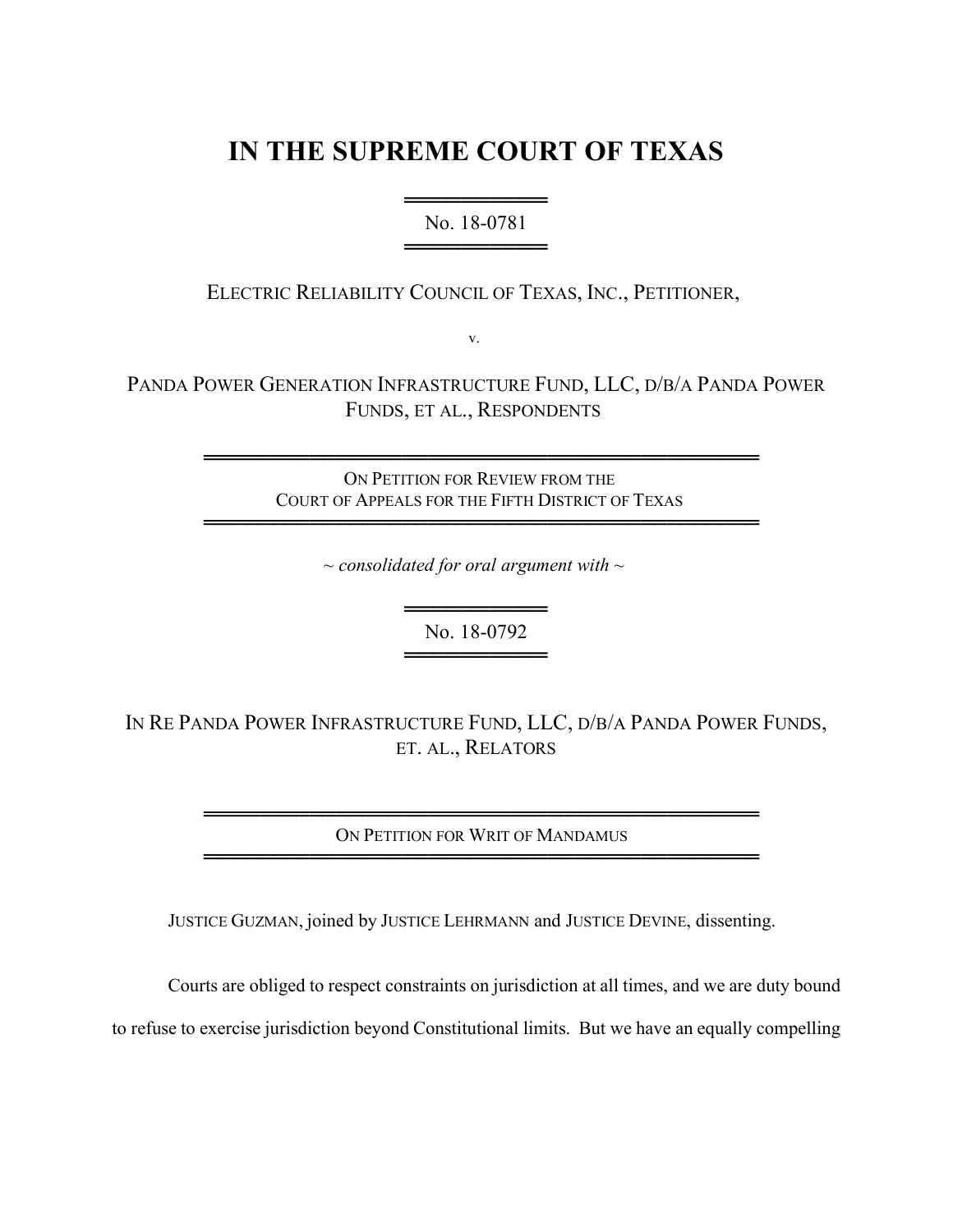duty to "exercise as much jurisdiction over the case as the Constitution allows."<sup>1</sup> The relationship between these opposing forces was powerfully articulated 200 years ago in *Cohens v. Virginia*:

It is most true that this court will not take jurisdiction if it should not; but it is equally true, that it must take jurisdiction if it should. The judiciary cannot, as the legislature may, avoid a measure because it approaches the confines of the constitution. We cannot pass it by because it is doubtful. With whatever doubts, with whatever difficulties, a case may be attended, we must decide it, if it be brought before us. We have no more right to decline the exercise of jurisdiction which is given, than to usurp that which is not given. The one or the other would be treason to the constitution.<sup>2</sup>

The Court abdicates its Constitutional duty in this case by declining to resolve the merits of a dispute the entire Court and both parties agree is live, legally cognizable, and of escalating importance to the parties and the public. While the Court has discretion to *decline* jurisdiction, we have no discretion to *deny its existence*. I respectfully dissent.

In concluding the mandamus proceeding is "procedurally moot," the Court applies the mootness doctrine contrary to its constitutional underpinnings. A case becomes moot when the parties lack (1) a justiciable controversy between them or (2) a "legally cognizable interest in the outcome<sup>[.]"3</sup> When either circumstance exists, any judicial decision would constitute an improper advisory opinion because the court either cannot grant the requested relief or cannot "otherwise affect the parties' rights or interests."<sup>4</sup> Panda Power's mandamus petition is not moot because neither mootness element is satisfied, as the Court is compelled to acknowledge.<sup>5</sup>

<sup>1</sup> *In re Allcat Claims Serv., L.P.*, 356 S.W.3d 455, 462 (Tex. 2011) (orig. proceeding) (citing *Love v. Wilcox*, 28 S.W.2d 515, 522 (Tex. 1930)).

<sup>2</sup> 19 U.S. 264, 400 (1821).

<sup>3</sup> *State ex rel. Best v. Harper*, 562 S.W.3d 1, 6 (Tex. 2018) (quoting *Williams v. Lara*, 52 S.W.3d 171, 184 (Tex. 2001)).

<sup>4</sup> *Id.* (quoting *Heckman v. Williamson County*, 369 S.W.3d 137, 162 (Tex. 2012)). An advisory opinion is one that addresses only a hypothetical injury as opposed to remedying a real, concrete harm. *Tex. Ass'n of Bus. v. Tex. Air Control Bd.*, 852 S.W.2d 440, 444 (Tex. 1993) (citing *Allen v. Wright*, 468 U.S. 737, 751 (1984)).

<sup>5</sup> *Ante* at 11-12.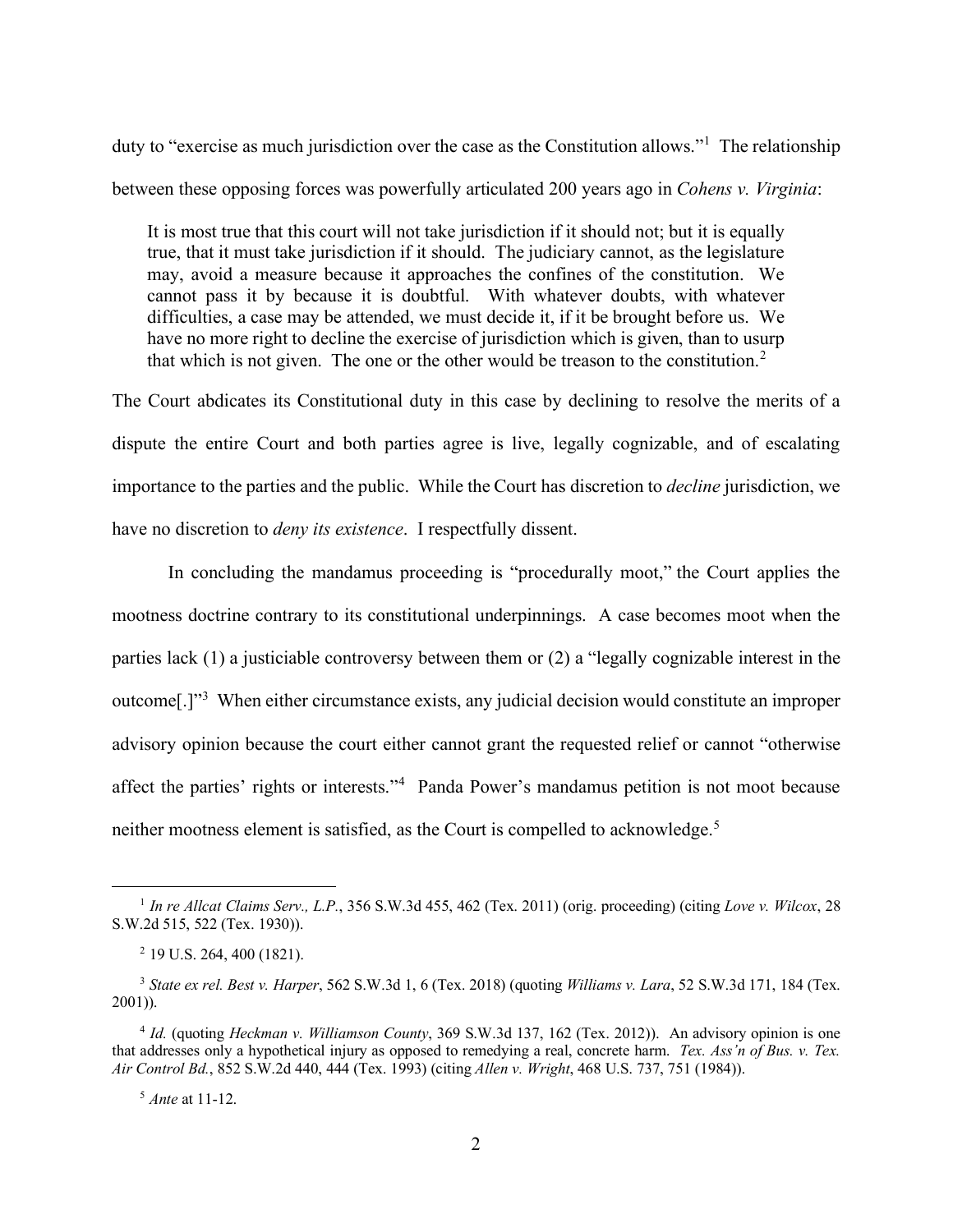A controversy is "justiciable" if the parties have a real and concrete dispute between them, not merely a hypothetical one.<sup>6</sup> Every member of the Court agrees the parties to this original proceeding have a justiciable controversy.<sup>7</sup> Parties have a "legally cognizable interest in the outcome" if the Court's action on the merits can affect their rights or interests.<sup>8</sup> The Court agrees, as it must, that "the parties have a legally cognizable interest in the resolution of th[e] issues" presented.<sup>9</sup> The Court nonetheless concludes that resolving those issues would result in an advisory opinion because the relief Panda has requested would be ineffective.<sup>10</sup> That is incorrect. The injury alleged here is not only real and concrete but also amenable to mandamus relief.

As discussed in CHIEF JUSTICE HECHT's dissenting opinion, the Court's mootness analysis fundamentally misunderstands the nature of the relief requested and our mandamus jurisdiction.<sup>11</sup> Panda prayed for mandamus relief this Court has the power to grant, and the court of appeals has the power to execute.<sup>12</sup> In holding otherwise, the Court's mootness analysis consistently conflates an appeal, in which a court acts *on* an order or judgment, with mandamus relief, which is a command against a *respondent* rather than action on an order or judgment. 13 The Court's faulty

<sup>12</sup> *See id*.

<sup>6</sup> *Bonham State Bank v. Beadle*, 907 S.W.2d 465, 467 (Tex. 1995).

<sup>7</sup> *Ante* at 11-12; *ante* at 3 (HECHT, C.J., dissenting).

<sup>8</sup> *Heckman*, 369 S.W.3d at 162 (citing *VE Corp. v. Ernst & Young*, 860 S.W.2d 83, 84 (Tex. 1993)).

<sup>9</sup> *Ante* at 12.

<sup>&</sup>lt;sup>10</sup> *Id.* at 12-14. The Court's assertion that I have not considered whether mandamus relief would be effective is verifiably inaccurate. *Id.* at 8 n.9. Indeed, because the entire Court agrees the issues are live and cognizable, the analytical focus of both dissenting opinions is the effectiveness of mandamus relief.

<sup>&</sup>lt;sup>11</sup> *See ante* at 6-8 (HECHT, C.J., dissenting).

<sup>&</sup>lt;sup>13</sup> *See ante* at 10-17, 13 n.17. The Court offers no reason why a mandamus writ against the court of appeals would not be effective except for its fundamental misunderstanding that mandamus relief acts on the trial court's order or judgment or requires action by the trial court in this case. Unlike remedies granted by appeal, a mandamus writ is not an action on an order or judgment but is instead an order against the respondent to correct a clear abuse of discretion. *See* TEX. R. APP. P. 52.3 ("[T]he person against whom relief is sought—whether a judge, court, tribunal, officer, or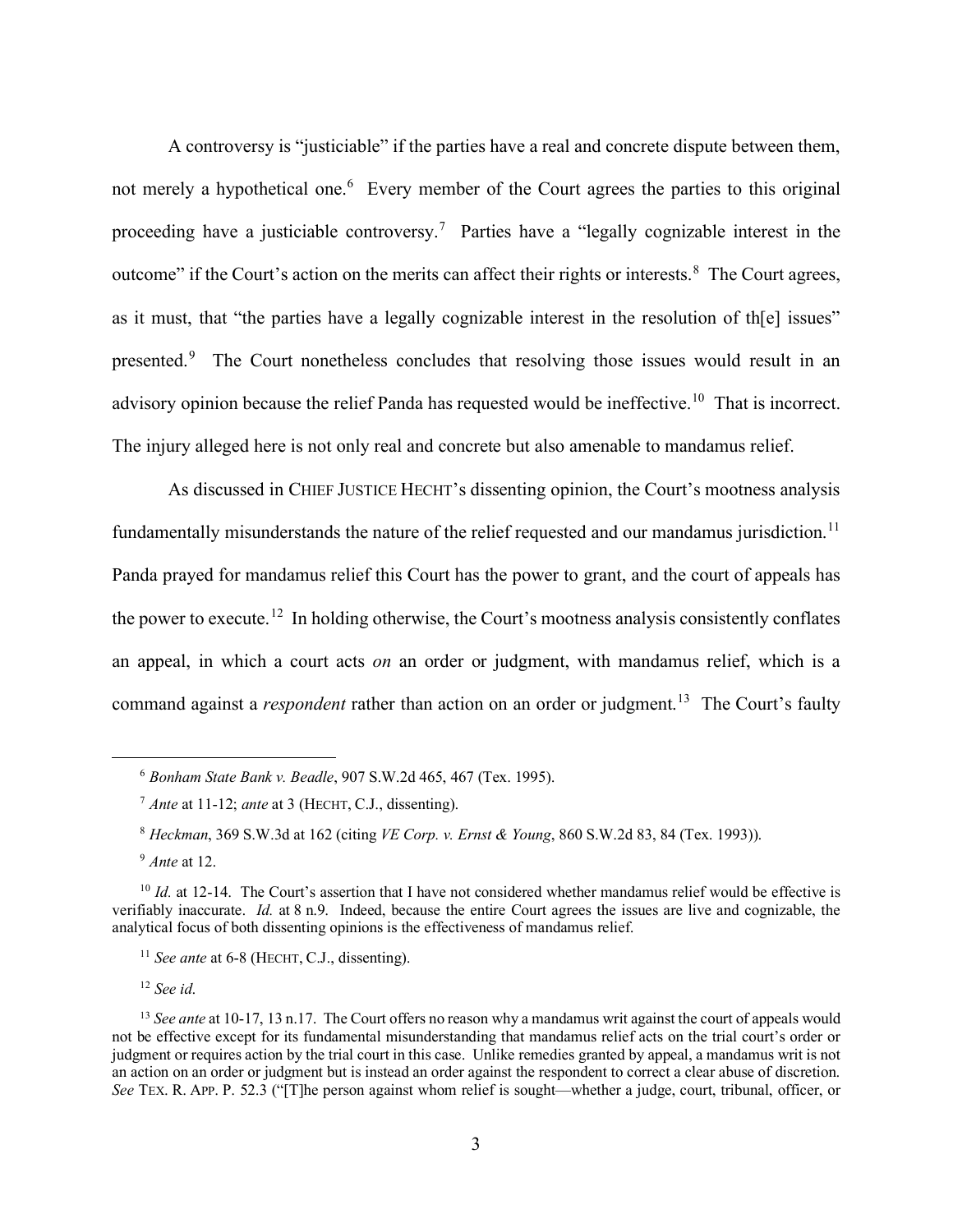premise permeates its entire analysis. Our mandamus jurisdiction is original, not derivative of the trial court's order or judgment, and it imbues this Court with the power to command the court of appeals to rectify its own error that has merged into and remains live in a proceeding that is currently pending before that court.<sup>14</sup> If the trial court did not abuse its discretion, then the court of appeals abused its discretion in granting mandamus relief.<sup>15</sup> And knowing that any error can be corrected, the court of appeals has held the appeal in abeyance awaiting our command.

There exists no limitation on our mandamus power that would prevent us from ordering the court of appeals to correct its clear abuse of discretion, should we find one, with respect to the live issue currently before that court. The appeals court has both the ability and the duty to take corrective action that would resolve the parties' "legally cognizable interest" in the issues.<sup>16</sup> A decision on the merits of the issues presented would not be "advisory." Not even close.

<sup>14</sup> *See* TEX. GOV'T CODE § 22.002; *In re Prudential Ins. Co. of Am.*, 148 S.W.3d 124, 135 (Tex. 2004) (orig. proceeding) (citing *Walker v. Packer*, 827 S.W.2d 833, 834 (Tex. 1992) (orig. proceeding)).

<sup>15</sup> *See In re Am. Homestar*, 50 S.W.3d at 483.

other person—is the respondent."). Here, the respondent is the court of appeals, and that court's error, if any, is not only presently within that court's jurisdiction to correct but also *only* within that court's jurisdiction to correct. The Court's statement that a mandamus writ could only "instruct the court of appeals to instruct the trial court to vacate an interlocutory order that no longer exists" is wrong. *See ante* at 17 n.19. A mandamus writ, if any, could properly require the court of appeals to vacate its own order and correct its error in the proceedings over which it currently has jurisdiction, and the court's compliance with our directive would indisputably affect the parties' rights and interests.

The Court's adequate-appellate-remedy discussion further reflects its confusion about the mandamus relief Panda seeks and the relief we could issue. *See id.* at 17-18, 17 n.19. Requiring an adequate appellate remedy is a prudential constraint on issuance of a mandamus writ in the first instance, but adequacy of an appellate remedy is not implicated when the mandamus petition questions whether an *appeals court* has erroneously *granted mandamus relief*. *See In re Panchakarla*, 602 S.W.3d 536, 539, 541 (Tex. 2020) (orig. proceeding) (concluding the court of appeals abused its discretion in issuing a writ of mandamus). There is no appeal from an erroneously issued mandamus writ; the only question is whether the court of appeals abused its discretion in granting mandamus relief. *See In re Am. Homestar of Lancaster, Inc.*, 50 S.W.3d 480, 483 (Tex. 2001) (orig. proceeding) ("If the trial court did not abuse its discretion, then the court of appeals erred in granting mandamus relief.").

<sup>&</sup>lt;sup>16</sup> The mandamus cases the Court cites in support of its "procedural mootness" theory are all procedurally distinguishable. None of those cases involve allegations that the court of appeals injected error into the case by erroneously granting mandamus relief. Indeed, none challenged a court of appeals' action at all. *See In re State*, 489 S.W.3d 454, 457 (Tex. 2016) (orig. proceeding) (Brown, J., concurring) (noting an intervening United States Supreme Court decision mooted a mandamus petition challenging the trial court's order); *In re Uresti*, 377 S.W.3d 696, 696 (Tex. 2012) (orig. proceeding) (per curiam) (holding an election's conclusion mooted a mandamus petition